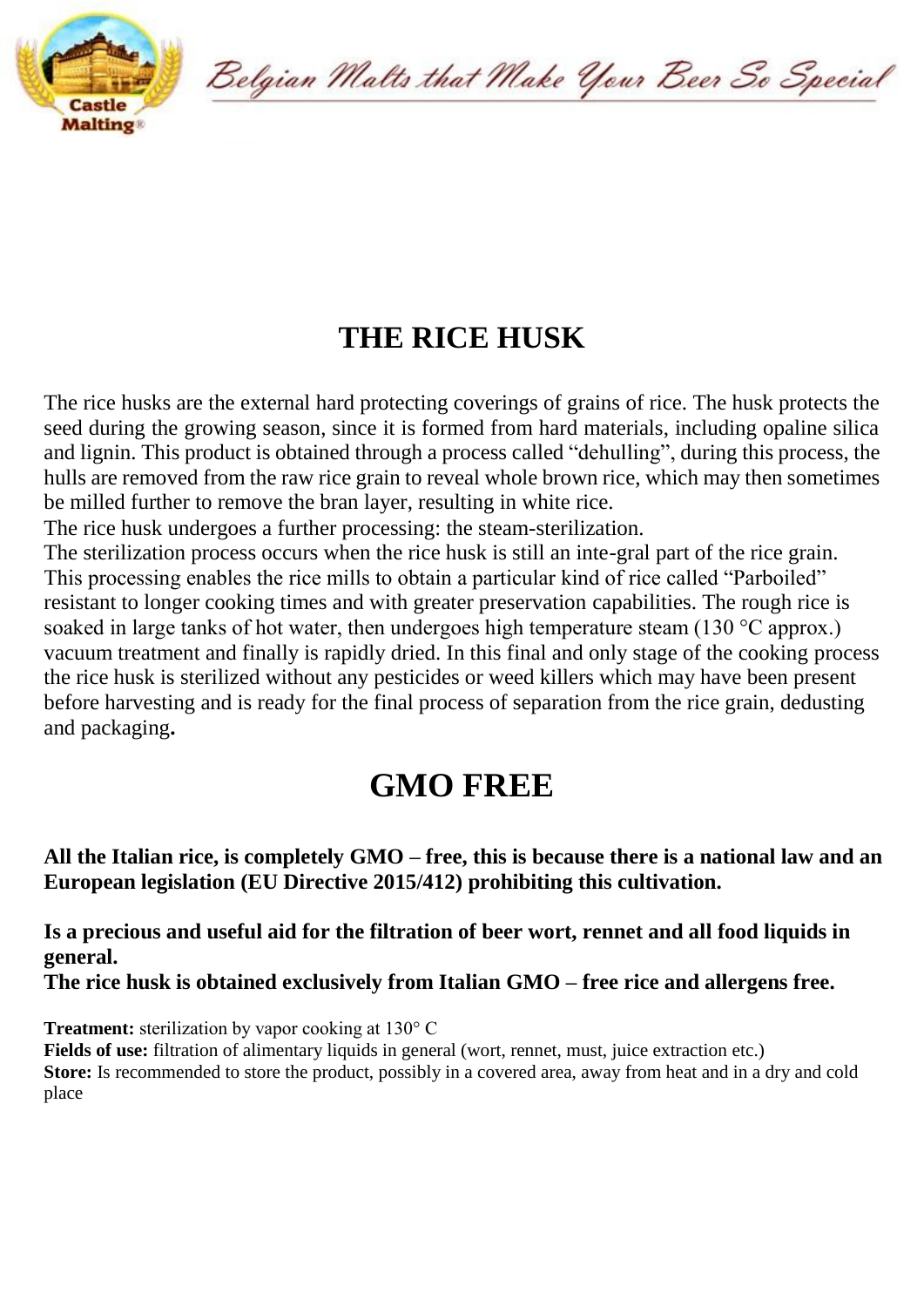## **PACKAGING**



| <b>CODE</b>             | <b>MATERIAL</b>                                                  | <b>APPLICATIONS</b>                                                                                                                       |  |  |  |
|-------------------------|------------------------------------------------------------------|-------------------------------------------------------------------------------------------------------------------------------------------|--|--|--|
| OR                      | Polyethylene<br>terephalate                                      | Clear softdrinks and beverage bottles,<br>food packaging                                                                                  |  |  |  |
|                         | <b>High density</b><br>polyethylene                              | Bottles (especially for food products,<br>detergent and cosmetics), Industrial<br>wrapping and film, sheets, plastic bags                 |  |  |  |
|                         | Polyvynil Chloride                                               | Bottles, packaging film, credit cards,<br>water containers, water pipes                                                                   |  |  |  |
| <b>LDPF</b><br>$PE-1.0$ | <b>Low density</b><br>polyethylene                               | Cling film, plastic bags, flexible<br>containers and food wrap                                                                            |  |  |  |
|                         | Polypropylene                                                    | Packaging such as yoghurt and<br>margarine pots, sweet and snack<br>wrappers, medical packaging, milk and<br>beer crates, shampoo bottles |  |  |  |
|                         | Polystyrene                                                      | Disposable hot or cold drink cups and<br>plates, fast food clamshells, dairy<br>product containers                                        |  |  |  |
|                         | All other resins and<br>multi-materials not<br>otherwise defined | Other resins, complex composites and<br>laminates                                                                                         |  |  |  |

|                           | Polyethylene<br>Terephthalate<br>(PET) | <b>High Density</b><br>Polyethylene<br>(HDPE) | Polyvinyl<br>Chioride<br>(PVC) | <b>Low Density</b><br><b>Polyethylene</b><br>(LDFE) | Polypropylene<br>(PP) | Polystyrene<br>(PS) | <b>Other Plastics</b>                              |
|---------------------------|----------------------------------------|-----------------------------------------------|--------------------------------|-----------------------------------------------------|-----------------------|---------------------|----------------------------------------------------|
| Properties                | <b>PETE</b>                            | $\ddot{z}$<br>HDPE                            | $\mathbf{3}$<br>v              | LDPE                                                | 5<br>PP               | O<br>PS             | <b>OTHER</b>                                       |
| Clarity                   | Clear                                  | Translucent                                   | Clear                          | Translucent                                         | Translucent           | Clear               | Plastic ID<br>Code "7" is<br>for other<br>plastics |
| Moisture<br>Barrier       | Fair to Good                           | Good to<br>Excellent                          | Fair                           | Good                                                | Good to<br>Excellent  | Poor to<br>Fair     |                                                    |
| Oxygen<br>Barrier         | Good                                   | Poor                                          | Good                           | Poor                                                | Poor                  | Fair                |                                                    |
| Max.<br>Temperature       | 120F                                   | 145F                                          | 140F                           | 120F                                                | 165F                  | 150F                |                                                    |
| Rigidity                  | Moderate to<br>High                    | Moderate                                      | Moderate<br>to High            | Low                                                 | Moderate to<br>High   | Moderate<br>to High |                                                    |
| Resistance to<br>Impact   | Good to<br>Excellent                   | Good to<br>Excellent                          | Fair to<br>Good                | <b>Excellent</b>                                    | Poor to<br>Good       | Poor to<br>Good     |                                                    |
| Resistance to<br>Heat     | Poor to fair                           | Good                                          | Poor to<br>Fair                | Fair                                                | Good                  | Fair                |                                                    |
| Resistance to<br>Cold     | Good                                   | Excellent                                     | Fair                           | Excellent                                           | Poor to Fair          | Poor                |                                                    |
| Resistance to<br>Sunlight | Good                                   | Fair                                          | Poor to<br>Good                | Fair                                                | Fair                  | Poor to<br>Fair     |                                                    |